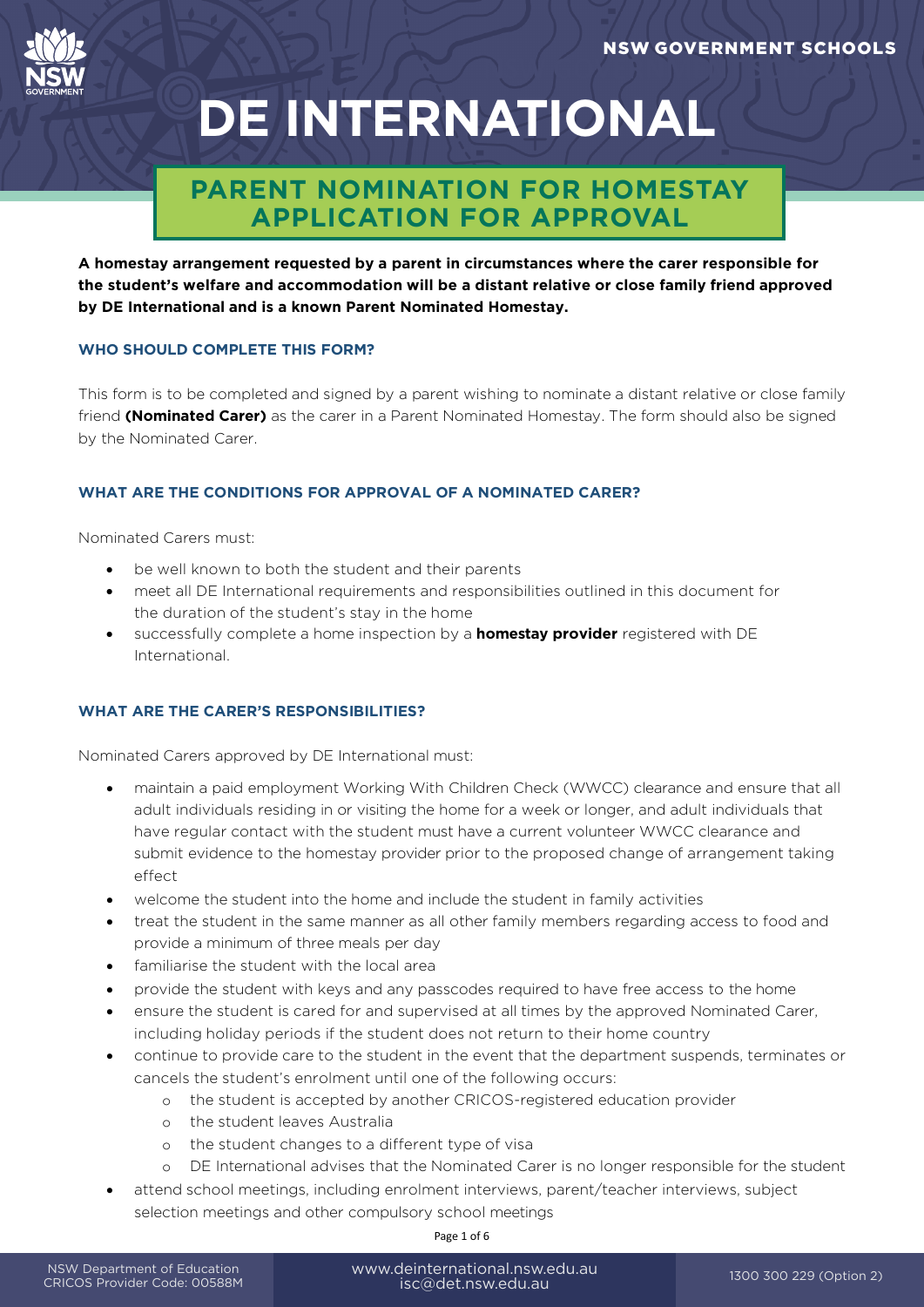## **PARENT NOMINATION FOR HOMESTAY APPLICATION FOR APPROVAL**

- assist the student to settle into their school and understand and follow school rules, including meeting attendance and course progress requirements
- assist the student to seek any necessary medical attention and ensure proper medical certification is provided to the school
- inform the homestay provider in the event of any problems or issues, including:
	- o student misbehaviour
	- o students not settling into their new environment or adjusting to life in Australia
	- o illness or medical emergency involving the student or Nominated Carer
	- o breaches of agreed house rules such as failure to meet curfew
	- o student absence from the home
	- o student plans for unsupervised travel or holidays that occur during school term
- provide two weeks' notice to the homestay provider if the Nominated Carer is temporarily or permanently unable to care for the student, so that alternative living arrangements can be made for the student by the homestay provider
- notify the homestay provider and the school of any:
	- o change in people living in the home, including visitors who may be regular or staying for longer than a week
	- o renovations affecting the number of rooms in the home or disrupting daily life
	- o intention to change address or contact details, such as phone and email address
	- o change to the family arrangements, for example, marriage breakdown or if additional people move into the home
	- o event or incident that would potentially impact on the Nominated Carer's ability to meet all of DE International's requirements
- attend compulsory training provided by the homestay provider.

#### **WHAT ARE THE MINIMUM STANDARDS THAT THE HOME MUST MEET?**

The home of an approved Nominated Carer must:

- be clean, with appropriate living and dining areas, kitchen, bathroom and laundry facilities for the student's use
- provide a safe and secure bedroom for the student's sole use, providing their own:
	- o bed **bed bed bed bed bed o** adequate lighting for study
	- o desk by a wardrobe
	- o chair **business** o heating in winter and cooling in summer
- have facilities and appliances that comply with government regulations regarding safety standards
- provide internet access for study purposes at no additional cost to the student
- be available for school interviews, as required by the school
- be available for home inspections on an annual basis or at any time, as required by DE International, to ensure that the home continues to meet DE International requirements
- **not** have more than one international student of any age (with the exception of relatives) in the home at the same time
- **not** have more than two persons in the student's room (same gender and only at the parents' request); each person in this room must have a separate bed, desk, chair and wardrobe.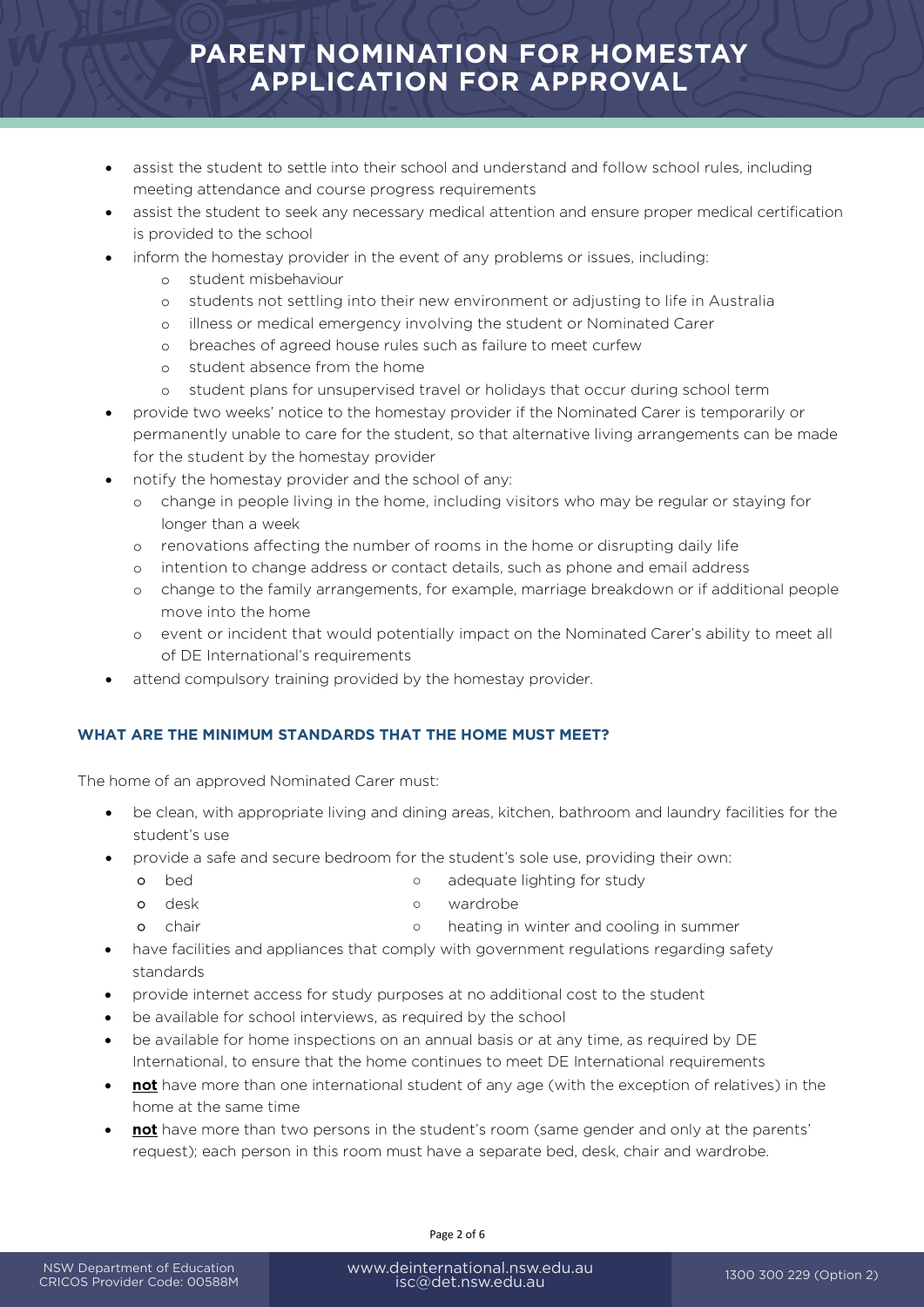#### **WHO CAN BE APPROVED?**

Nominated Carers must:

- be 25 years of age or older
- have an Australian residency status that will cover the duration of the student's studies or until the student turns 18 – whichever comes first
- be able to be at home to prepare dinner and provide supervision and support to the student at night
- be able to provide a supportive, family environment
- **not** be on a student visa
- **not** be on a guardian visa.

#### **WHAT IS THE PROCESS FOR APPROVAL?**

- 1. The student's parents and Nominated Carer complete and both sign this form and submit to DE Internationa[l isc@det.nsw.edu.au](mailto:isc%40det.nsw.edu.au%0D?subject=) for review
- 2. DE International assesses the request against program requirements
- 3. If the request meets the requirements, it is then forwarded to a homestay provider
- 4. The homestay provider arranges a home inspection, including a detailed interview and training session to further assess the Nominated Carer's suitability
- 5. All adult residents and visitors over 18 (regular, overseas or those staying for more than one week) apply to the Office of the Children's Guardian for a WWCC
	- a. the Nominated Carer must apply for a **Paid WWCC** (approx. \$80 valid for 5 years)
	- b. all other adults must apply for a **Volunteer WWCC** (free)
- 6. WWCC clearance numbers for all household members must be provided to the homestay provider for verification
- 7. The homestay provider notifies DE International after it has determined that the Nominated Carer and home meets DE International requirements and all WWCC clearances have been verified
- 8. DE International conducts a final review before giving approval
- 9. Continued approval requires:
	- a. the home to be inspected by the Homestay Provider on an annual basis, or at any time, as required by DE International to ensure the home continues to meet DE International requirements
	- b. the Nominated Carer to fulfil their responsibilities and obligations.

DE International reserves the right to remove students from the Parent Nominated Homestay if there are any breaches of DE International requirements or concerns regarding the welfare or safety of a student.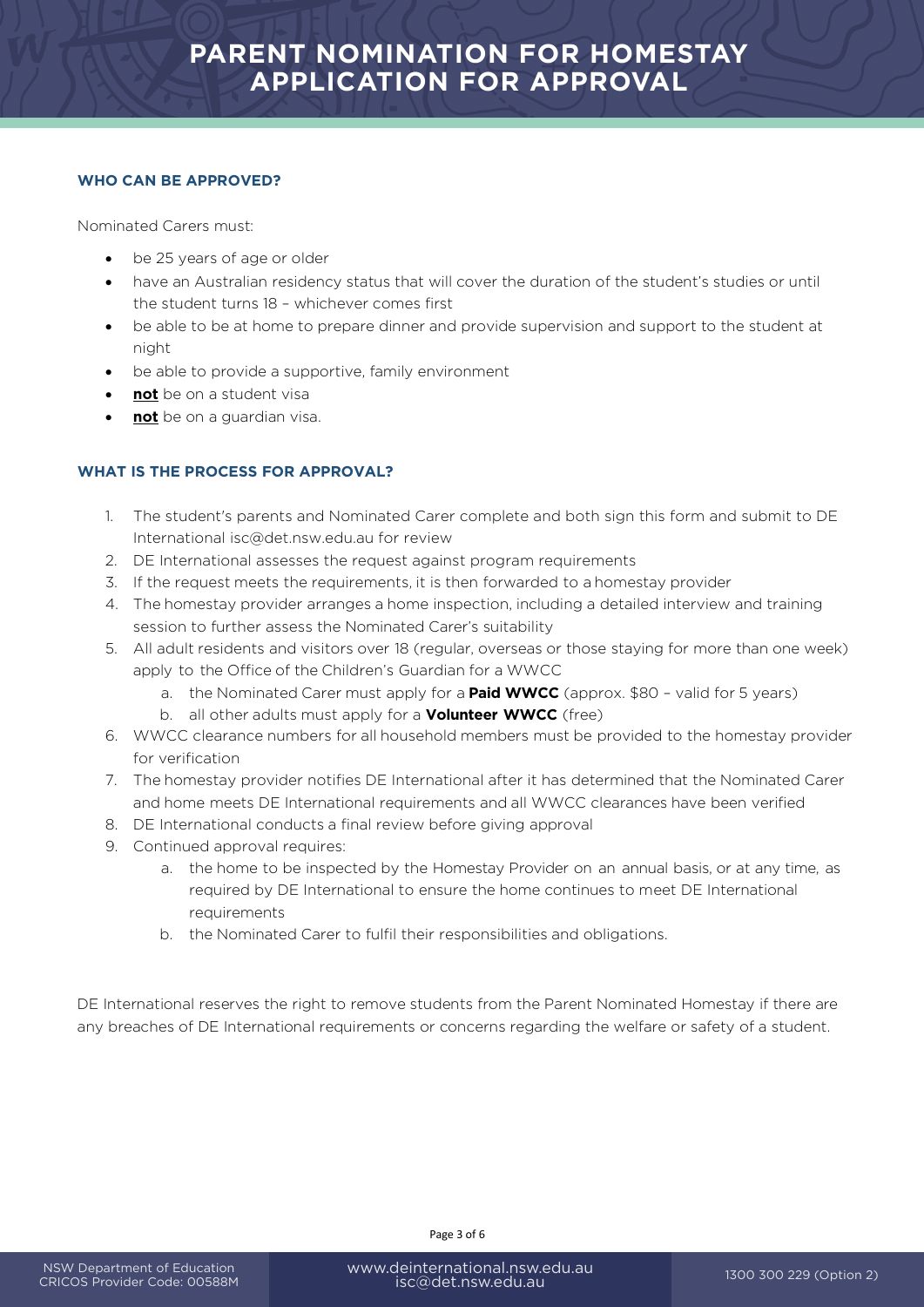## PARENT NOMINATION FOR HOMESTAY **APPLICATION FOR APPROVAL**

#### **STUDENT DETAILS** Please print in ENGLISH

|                                                                                       | of        |
|---------------------------------------------------------------------------------------|-----------|
|                                                                                       |           |
|                                                                                       |           |
|                                                                                       |           |
| PARENT DETAILS Please print in ENGLISH                                                |           |
|                                                                                       |           |
|                                                                                       | Gender: M |
|                                                                                       |           |
|                                                                                       |           |
| <b>PARENT NOMINATED CARER DETAILS</b><br>Please print in ENGLISH                      |           |
|                                                                                       |           |
|                                                                                       |           |
|                                                                                       |           |
| Residency Status (attach evidence or passport and visa). Please tick the correct one: |           |
| Australian Citizen   Permanent Resident                                               |           |
|                                                                                       |           |
|                                                                                       |           |
|                                                                                       |           |
|                                                                                       |           |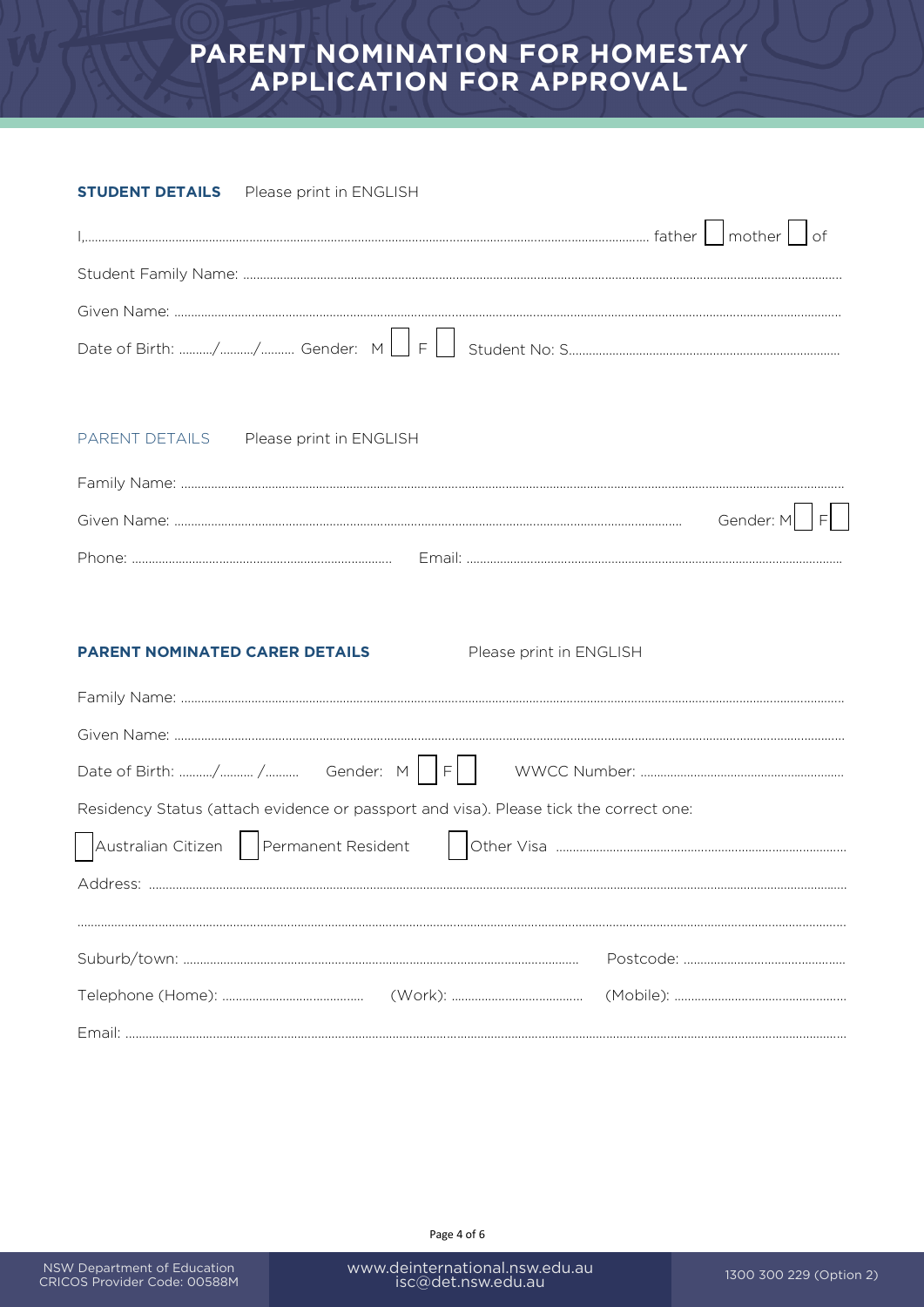## **PARENT NOMINATION FOR HOMESTAY APPLICATION FOR APPROVAL**

In no less than 50 words please provide a detailed description of the relationship between nominated carer and both the student and parents. You must include:

- 1. the length of time the parents and student have been known the Nominated Carer
- 2. evidence of genuine relationship with parents and student

### **Details of people living at the same address: Contact details and WWCC of people 18 and over**

| Total number of bedrooms in the home |  |
|--------------------------------------|--|

Please indicate below the names of the occupants in each bedroom.

| <b>Bedrooms</b> | <b>Name of Occupant 1</b> | <b>Name of Occupant 2</b> | <b>Name of Occupant 3</b> |
|-----------------|---------------------------|---------------------------|---------------------------|
| Bedroom 1       |                           |                           |                           |
| Bedroom 2       |                           |                           |                           |
| Bedroom 3       |                           |                           |                           |
| Bedroom 4       |                           |                           |                           |
| Bedroom 5       |                           |                           |                           |